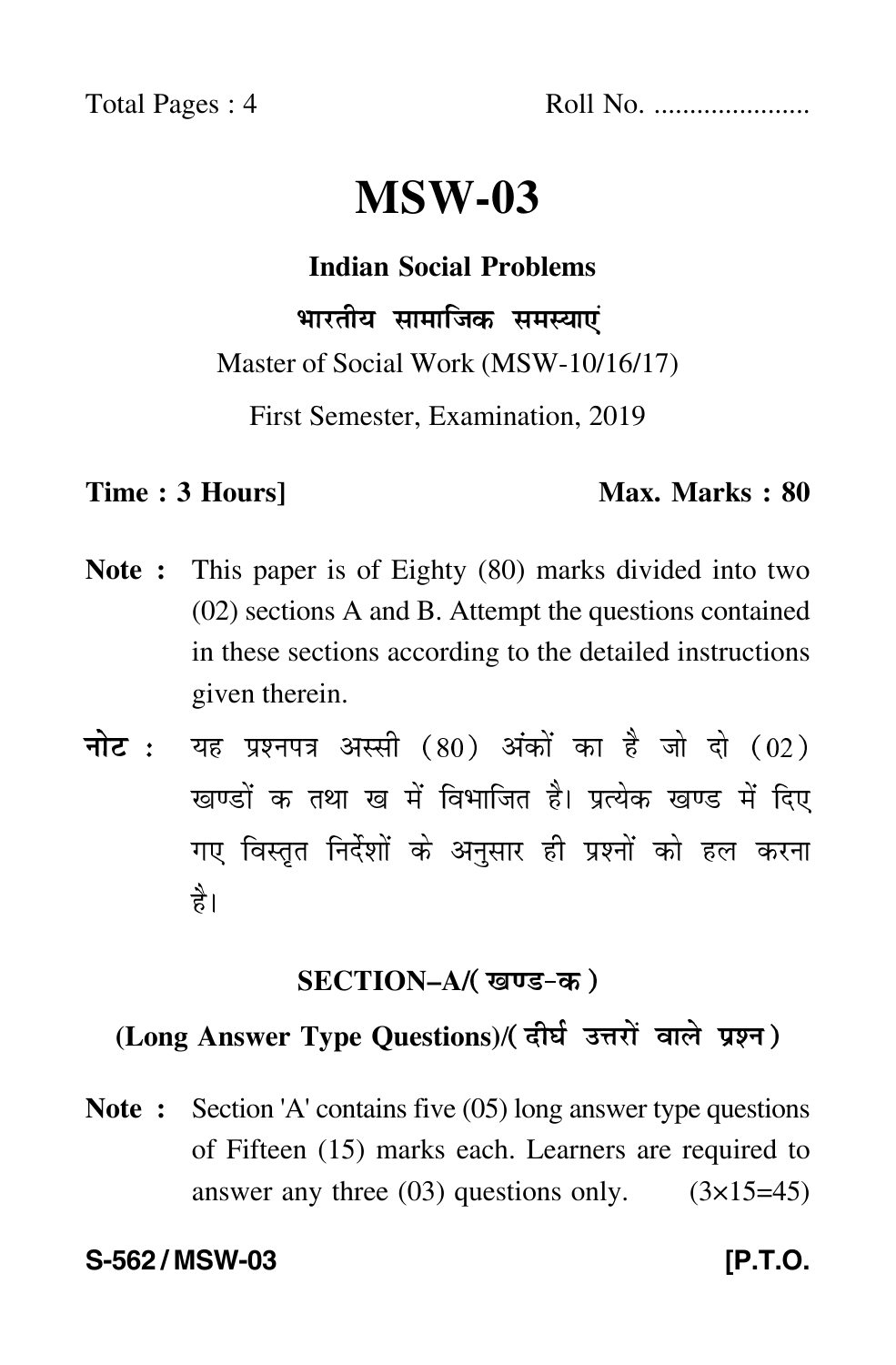- <mark>नोट</mark> : खण्ड 'क' में पाँच (05) दीर्घ उत्तरों वाले प्रश्न दिये गये हैं, प्रत्येक प्रश्न के लिए प्रन्द्रह (15) अंक निर्धारित हैं। शिक्षार्थियों को इनमें से केवल तीन (03) प्रश्नों के उत्तर देने हैं।
- **1.** What are Social Problems? Discuss in details its types and causes.

सामाजिक समस्याएं क्या है? इसके प्रकारों और कारणों के बारे में  $\mathfrak{f}$ विस्तार से चर्चा करें।

**2.** Is there any relationship between Indian politics and regionalism? Discuss.

क्या भारतीय राजनीति और क्षेत्रवाद के बीच कोई वास्तविक संबंध -है? चर्चा करें।

**3.** Define corruption and explain how menace of corruption can be controlled.

भ्रष्टाचार को परिभाषित करें और बताएं कि भ्रष्टाचार के खतरे को -कैसे नियंत्रित किया जा सकता है।

**4.** Explain in detail the concept of prostitution and its causes. वेश्यावृत्ति की अवधारणा और उसके कारणों के बारे में विस्तार से -Ì बताएं।

## **S-562 / MSW-03 [ 2 ]**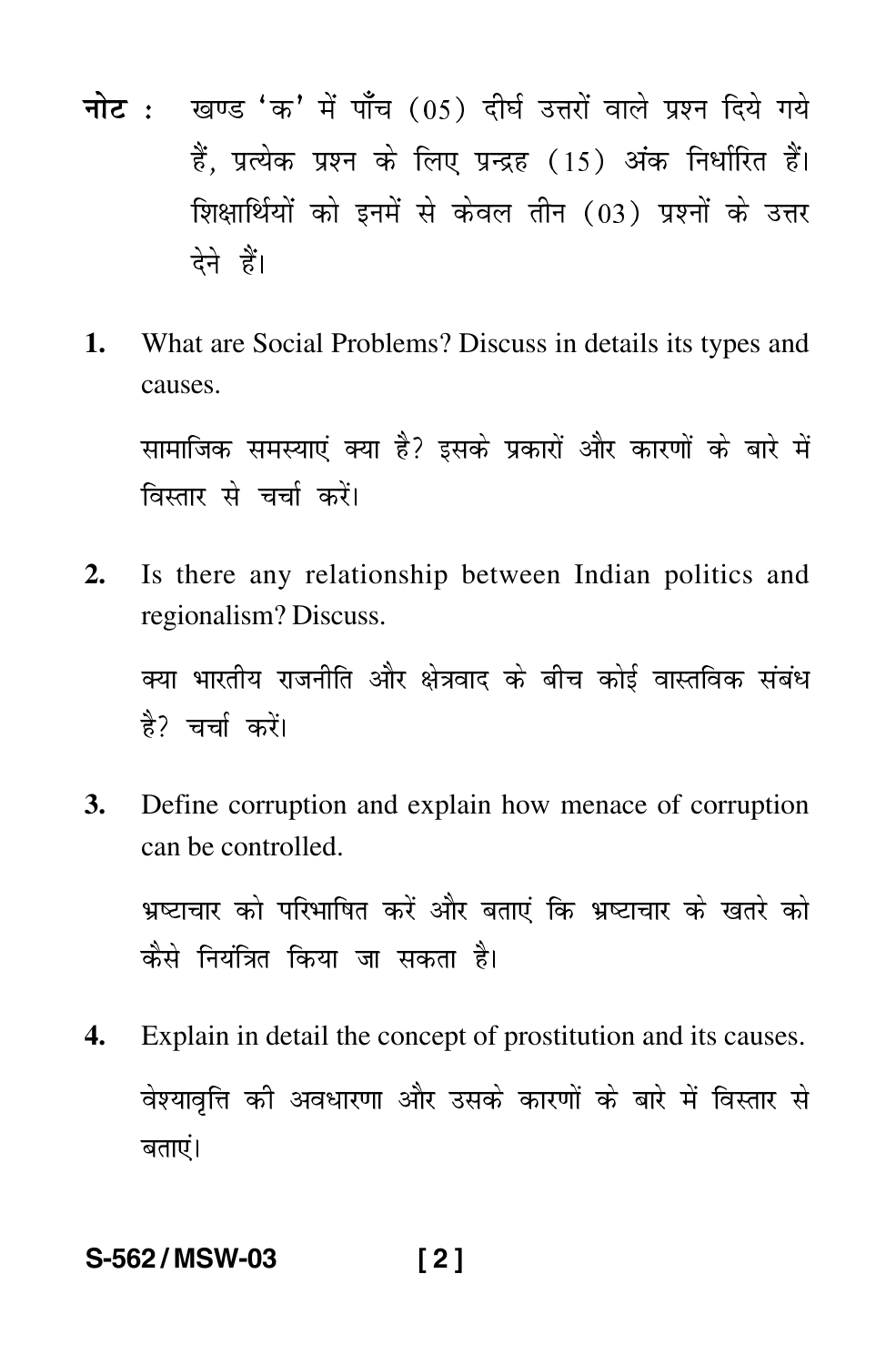**5.** How pollution can be controlled? Explain in your own words by giving suitable examples.

प्रदूषण को कैसे नियंत्रित किया जा सकता है? उपयुक्त उदाहरण देकर अपने शब्दों में स्पष्ट कीजिए।

#### SECTION–B/( खण्ड-ख )

### (Short Answer Type Questions)/(लघु उत्तरों वाले प्रश्न)

**Note :** Section 'B' contains eight (08) short answer type questions of seven (07) marks each. Learners are required to answer any five (05) questions only.

 $(5 \times 7 = 35)$ 

<mark>नोट</mark> : खण्ड 'ख' में आठ (08) लघु उत्तरों वाले प्रश्न दिये गये हैं, प्रत्येक प्रश्न के लिए सात (07) अंक निर्धारित हैं। शिक्षार्थियों को इनमें से केवल पाँच (05) प्रश्नों के उत्तर देने हैं।

Briefly discuss the following :

संक्षेप में निम्नलिखित पर चर्चा करें :

**1.** Cause of communalism.

सांप्रदायिकता का कारण।

**2.** Crime.

अपराध।

**S-562 / MSW-03 [ 3 ] [P.T.O.**